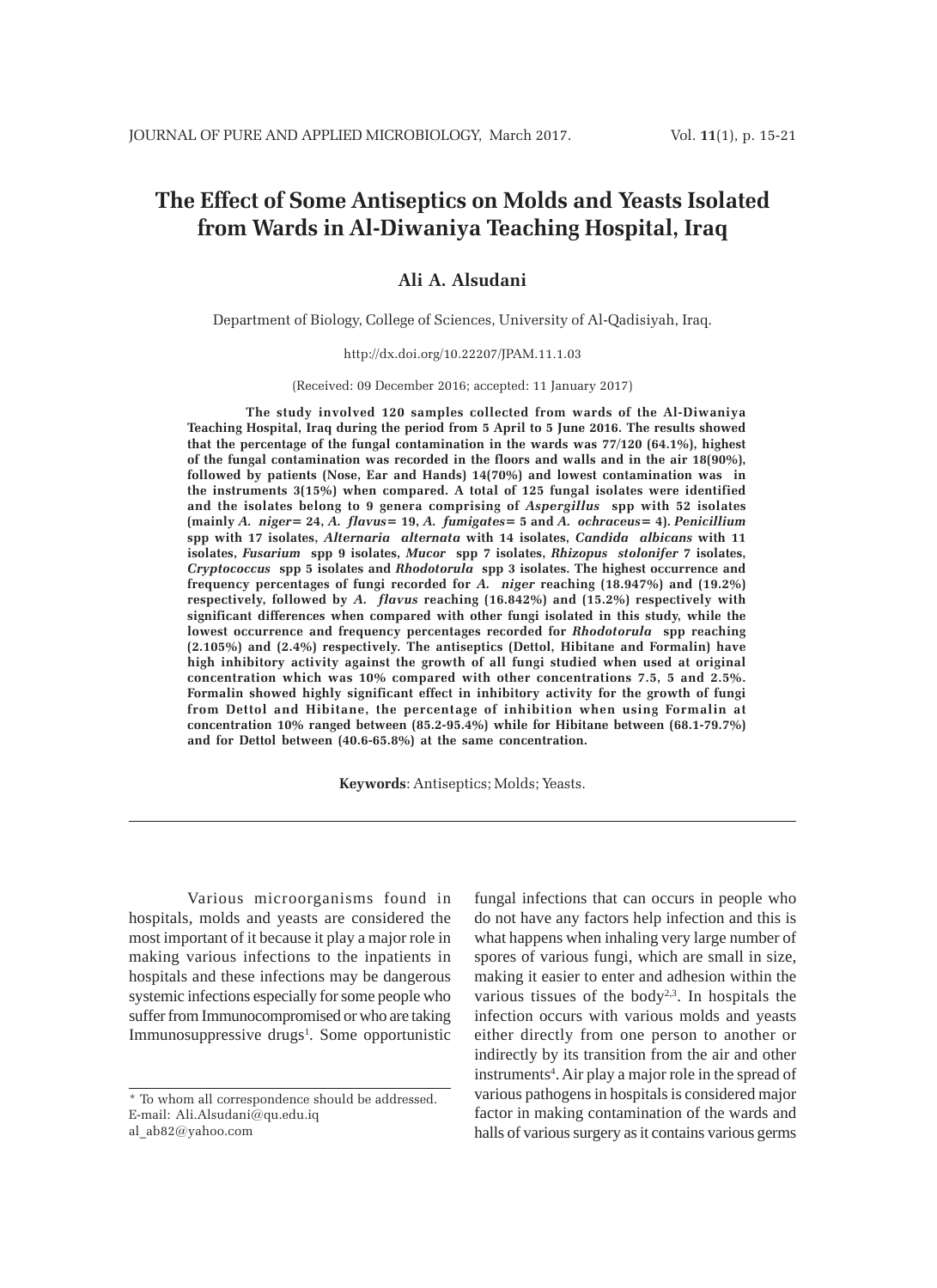on the dust<sup>5</sup>. The most common fungi in indoor environments for hospitals are saprophytic molds and yeasts, such as some species of *Aspergillus* spp, *Penicillium* spp, *Cladosporium* spp and Candida spp<sup>6,7</sup>. Antiseptics are considered one of the most important materials used to reduce the number of pathogens and remove them from various materials and instruments to prevent the transmission and spread of diseases, the disinfection process is affected by various factors such as germs concentration, antiseptics concentration, disinfection period, temperature and  $pH<sup>8,9</sup>$ . The aim of this study is investigate the types of molds and yeasts contaminated the wards of the Al-Diwaniya Teaching Hospital and the effect of some antiseptics on the growth of these fungi.

#### **MATERIALSAND METHODS**

#### **Culture media**

- 1. Sabouraud Dextrose Agar medium: Prepared according to the manufactured company's instructions (Himedia India) by dissolving 65 g of it in 1 liter of distilled water in a flask was then sterilized by autoclave at 121°C for 15 minutes and then remove the flask and left to cool and then added to 25 mg/L of antibacterial Chloramphenicol and adjust the pH at 5.6. This medium is used to isolate the fungi under study.
- 2. Urea Agar medium: Prepared by dissolving 2.4 g of urea base agar in 95 ml of distilled water in a flask and adjust the pH at 6.8, then sterilized by autoclave at 121°C for 15 minutes and then remove the flask and left to cool and added to it 5 ml of sterile urea solution by filtration with concentration 40% then distributed into test tubes with size  $5$  ml as a slant<sup>10</sup>. This medium is used to detect the production of urease enzyme.

# **Sample collection**

120 samples were collected from wards of the Al-Diwaniya Teaching Hospital for the period from 5 April to 5 June 2016. In the collection of the samples were used sterile cotton swabs by opening it and move it in the required places which include (Floors and walls, Instruments, Patients, Patients beds and Patients clothes) then these swabs were transported to the laboratory and cultured on Petri dishes containing (SDA) Sabouraud Dextrose Agar medium, the air samples were collected by open Petri dishes containing SDA medium and exposed to air of wards for 10 minutes with continuous movement to increase its exposure to the air, and

J PURE APPL MICROBIO*,* **11**(1), MARCH 2017.

then put all the dishes in the incubator at 25°C for 3 to 4 days for the purpose of fungal growth and identification this fungi $11$ .

#### **Isolation and identification of molds and yeasts**

Identified fungi under study after purification depending on morphological features such as shape, color, diameter colony and height and also depending on the microscopic features such as the shape, size and color of fungal hyphae, spores and other reproductive structures according to the taxonomic placement $12,13,14$ . also used some additional tests to identification yeasts according to<sup>15</sup> as follows:

- 1. Growth at  $37^{\circ}$  C: This test involved the growth of yeasts on SDA medium at 37° C for 7 days, the test is positive when the yeasts growth.
- 2. Germ tube formation test: 0.3 ml of human blood serum put in test tube and then transfer part of the colony of yeast under study in age (2-3) days to the test tube containing serum was then shaken well and incubated in incubator at 37° C for (2-3) hours after it put one drop of suspended yeast on a slide and then put the cover slide, It was microscopic examination to see germ tube as in the case of its formation, it is an indicator that a positive test and this special test of *Candida albicans*.
- 3. Urease test: This test used to identify the *Rhodotorula* spp and *Cryptococcus* spp and it involved inoculated test tubes containing the sterile urea agar medium with yeast to be identified using the sterilized needle and incubated in incubator at 25° C for (2-5) days and recorded the result, if the medium color changed from yellow to pink the result is positive.

All pure fungal isolates obtained were saved in test tubes with a capacity of 20 ml containing slant SDA medium and maintained in refrigerator at 4°C until used, and then calculated the percentages of fungal contamination and occurrence and frequency of fungi according to the following equations<sup>16</sup>.

| Fungal contamination $\% = \frac{\text{The number of swabs that gave growth}}{\text{The total number of swabs}} \times 100$                 |
|---------------------------------------------------------------------------------------------------------------------------------------------|
| Occurrence % = $\frac{\text{The number of samples that appeared the same genus or species}}{\text{The total number of samples}} \times 100$ |
| Frequency % = $\frac{\text{The number of isolates of the same genus or species}}{\text{The total number of isolates}} \times 100$           |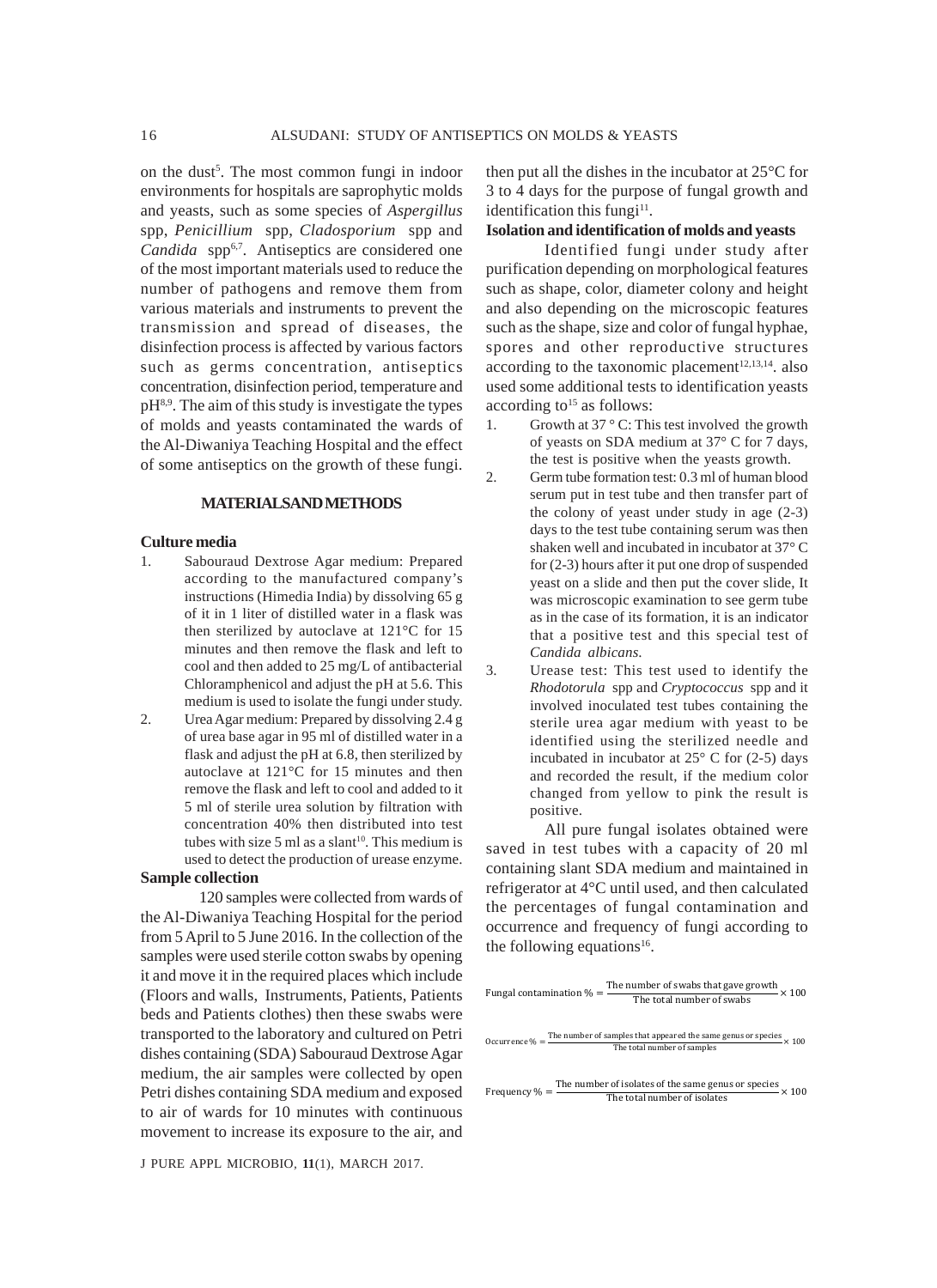### **Sensitivity test of isolated fungi to some antiseptics**

Testing involved use of Dettol (Chloroxylenol) and Hibitane (Chlorhexidine) and Formalin (Formaldehyde) at concentration 10% and then was prepared concentrations 7.5%, 5% and 2.5% by dilution with distilled water and sterilized by filtration using Millipore filter paper 0.45 um and then was transferred 3 ml of each concentrations by sterile pipette into flasks containing 27 ml of the SDA medium which placed in a water bath at a temperature 50 ° C and then distribute into plastic petri dishes with 90 mm in diameter with three replications for each concentration and left to become a solid and made

a standard cylinder in the gel of dishes that containing antiseptics by sterile cork borer with diameter of 6 mm and then filled with cylinders in the same size that cut from each pure colonies of fungi under study and incubated at (28-30)° C for 7 days, the results recorded by measuring the diameter of inhibition zone in units of a millimeter<sup>17</sup>, then calculated the percentage of inhibition according to the following equation:

Inhibition 
$$
\% = \frac{\text{Diameter of colony control} - \text{Diameter of colony treatment}}{\text{Diameter of colony control}} \times 100
$$

# **Statistical analysis**

One Way Analysis of Variance (ANOVA) was used to test significant differences between

| Location                       | Number<br>of samples | Number of swabs<br>that gave fungal<br>growth | Fungal<br>contamination<br>(% ) |
|--------------------------------|----------------------|-----------------------------------------------|---------------------------------|
| Air                            | 20                   | 18                                            | 90                              |
| Floors and walls               | 20                   | 18                                            | 90                              |
| <b>Instruments</b>             | 20                   | 3                                             | 15                              |
| Patients (Nose, Ear and Hands) | 20                   | 14                                            | 70                              |
| Patients beds                  | 20                   | 11                                            | 55                              |
| Patients clothes               | 20                   | 13                                            | 65                              |
| Total                          | 120                  |                                               | 64.1                            |

**Table 1.** Percentages of fungal contamination in the hospital wards

Table 2. Percentages of occurrence and frequency of fungi isolated from hospital wards

| Fungi                   | Number of<br>samples that<br>appeared the | Occurrence<br>$(\% )$ | Number<br>of isolates | Frequency<br>$(\% )$ |  |
|-------------------------|-------------------------------------------|-----------------------|-----------------------|----------------------|--|
|                         | fungus                                    |                       |                       |                      |  |
| Alternaria alternata    | 11                                        | 11.578d               | 14                    | 11.2d                |  |
| Aspergillus flavus      | 16                                        | 16.842b               | 19                    | 15.2 <sub>b</sub>    |  |
| Aspergillus fumigatus   | 4                                         | 4.210gh               | 5                     | 4.0 <sub>h</sub>     |  |
| Aspergillus niger       | 18                                        | 18.947a               | 24                    | 19.2a                |  |
| Aspergillus ochraceus   | 3                                         | 3.157hi               | 4                     | 3.2 <sub>hi</sub>    |  |
| Candida albicans        | 9                                         | 9.473e                | 11                    | 8.8e                 |  |
| <i>Cryptococcus</i> spp | 3                                         | 3.157hi               | 5                     | 4.0 <sub>h</sub>     |  |
| Fusarium spp            | 6                                         | 6.315f                | 9                     | 7.2f                 |  |
| Mucor spp               | 5                                         | 5.263fg               | 7                     | 5.6 <sub>g</sub>     |  |
| Penicillium spp         | 14                                        | 14.736c               | 17                    | 13.6c                |  |
| Rhizopus stolonifer     | 4                                         | 4.210gh               | 7                     | 5.6 <sub>g</sub>     |  |
| <i>Rhodotorula</i> spp  | $\mathcal{D}_{\mathcal{L}}$               | 2.105i                | 3                     | 2.4i                 |  |
| Total                   | 95                                        |                       | 125                   |                      |  |
|                         |                                           |                       |                       |                      |  |

Key- Percentages of occurrences and frequencies with the same letters did not differ significantly (p>0.05) between species of isolates.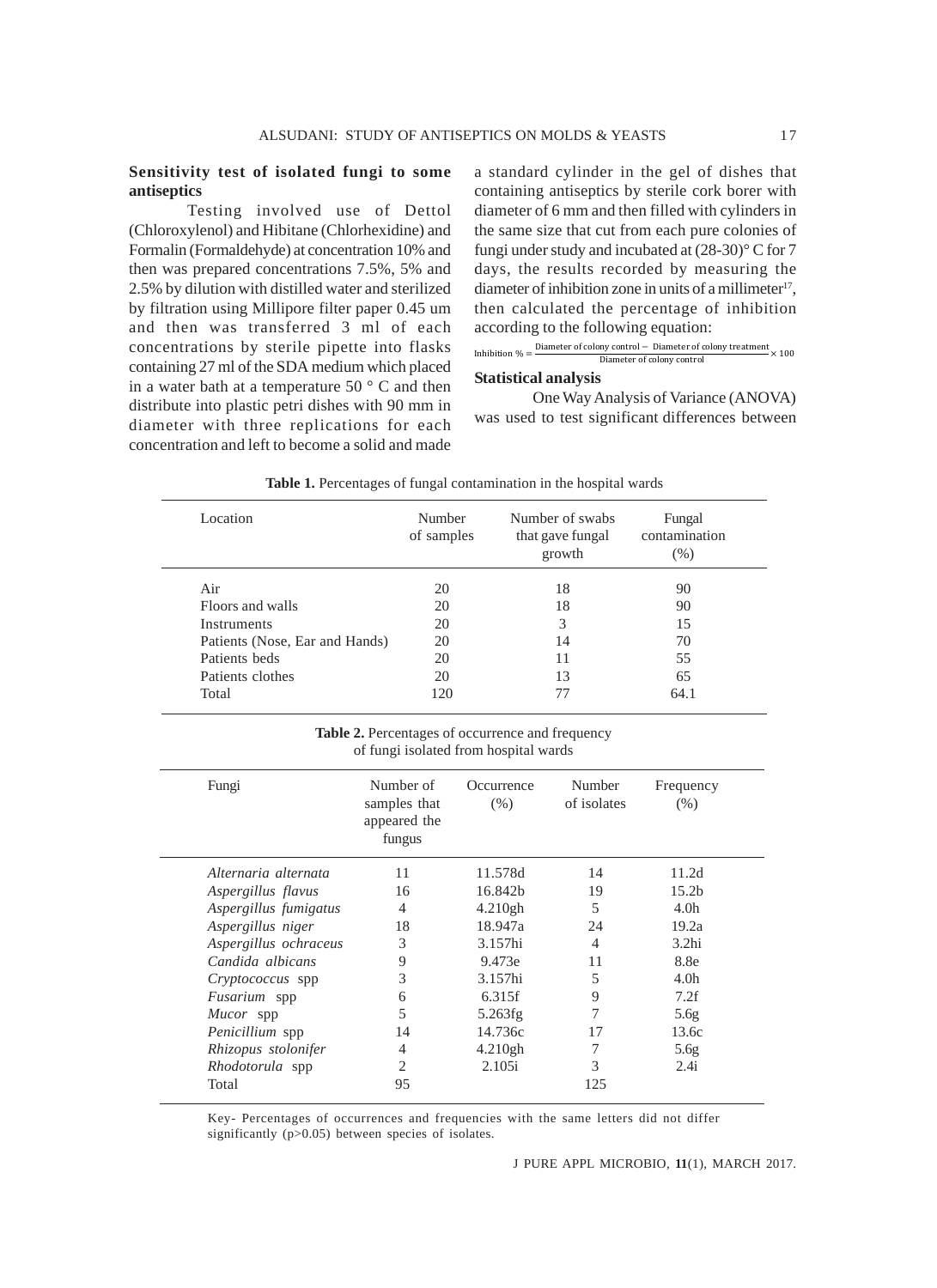the rates by Duncan multiple range test at 0.05 probability level 18.

#### **RESULTS**

# **Fungal contamination in the hospital wards**

The results showed that the percentage of the fungal contamination in the wards was 77/

120 (64.1%), highest of the fungal contamination was recorded in the floors and walls and in the air 18(90%), followed by patients (Nose, Ear and Hands) 14(70%) and lowest contamination was in the instruments 3(15%) (Table 1).

# **Isolation and identification**

In this study, 125 fungal isolates were obtained and identified as belonging to 9 genera

**Table 3.** Percentages of inhibition the growth of fungal isolates using different concentrations of Dettol

|                         | $2.5\%$           | 5 %               | 7.5%              | $10\%$ |
|-------------------------|-------------------|-------------------|-------------------|--------|
|                         |                   |                   |                   |        |
| Alternaria alternata    | 38.0 d            | 58.4 c            | 61.5 <sub>b</sub> | 65.8a  |
| Aspergillus flavus      | 22.6d             | 31.7c             | 35.5 <sub>b</sub> | 48.4a  |
| Aspergillus fumigatus   | 36.4 d            | 43.2c             | 47.0 <sub>b</sub> | 53.2 a |
| Aspergillus niger       | 34.7 d            | 58.1 c            | 60.3 <sub>b</sub> | 64.5a  |
| Aspergillus ochraceus   | 23.9d             | 35.7c             | 42.2 <sub>b</sub> | 48.6a  |
| Candida albicans        | 21.7d             | 28.5c             | 40.2 <sub>b</sub> | 61.2a  |
| <i>Cryptococcus</i> spp | 32.2c             | 49.5 <sub>b</sub> | 49.9 <sub>b</sub> | 52.2 a |
| Fusarium spp            | 43.5d             | 51.2c             | 56.7 b            | 65.0a  |
| Mucor spp               | 30.2 <sub>d</sub> | 47.5c             | 49.1 <sub>b</sub> | 53.8 a |
| Penicillium spp         | 20.6c             | 21.4c             | 37.6 <sub>b</sub> | 54.6 a |
| Rhizopus stolonifer     | 15.7c             | 16.4c             | 38.7 b            | 40.6a  |
| <i>Rhodotorula</i> spp  | 30.7d             | 46.3c             | 49.5 <sub>b</sub> | 52.3 a |

Key-Percentage inhibitions by various species of fungi with the same letter at a particular concentration and between concentrations are not significantly different (p>0.05) at 95% confidence level.

|  | <b>Table 4.</b> Percentages of inhibition the growth of fungal isolates |  |  |
|--|-------------------------------------------------------------------------|--|--|
|  | using different concentrations of Hibitane                              |  |  |

| Fungi                  | Percentages (%) growth inhibition for Hibitane concentrations |                   |                   |        |
|------------------------|---------------------------------------------------------------|-------------------|-------------------|--------|
|                        | 2.5 %                                                         | 5 %               | 7.5%              | $10\%$ |
| Alternaria alternata   | 38.8 d                                                        | 62.6c             | 67.3b             | 78.5a  |
| Aspergillus flavus     | 32.6d                                                         | 36.3c             | 50.2 <sub>b</sub> | 68.1a  |
| Aspergillus fumigatus  | 35.2d                                                         | 44.0c             | 66.8b             | 73.3a  |
| Aspergillus niger      | 37.8c                                                         | 58.3b             | 60.7 <sub>b</sub> | 72.6a  |
| Aspergillus ochraceus  | 28.6c                                                         | 38.9 <sub>b</sub> | 40.0 <sub>b</sub> | 72.7a  |
| Candida albicans       | 22.4d                                                         | 33.5c             | 40.6 <sub>b</sub> | 70.7a  |
| Cryptococcus spp       | 39.7 d                                                        | 46.6c             | 69.4 <sub>b</sub> | 79.7a  |
| <i>Fusarium</i> spp    | 46.8d                                                         | 58.3c             | 62.5 <sub>b</sub> | 71.4a  |
| Mucor spp              | 34.0 d                                                        | 52.4c             | 57.7b             | 78.2a  |
| <i>Penicillium</i> spp | 31.0 <sub>d</sub>                                             | 34.9c             | 44.8b             | 69.5a  |
| Rhizopus stolonifer    | 29.6d                                                         | 35.5c             | 52.6b             | 68.5a  |
| Rhodotorula spp        | 20.8d                                                         | 46.0c             | 55.8b             | 75.6a  |

Key-Percentage inhibitions by various species of fungi with the same letter at a particular concentration and between concentrations are not significantly different (p>0.05) at 95% confidence level.

J PURE APPL MICROBIO*,* **11**(1), MARCH 2017.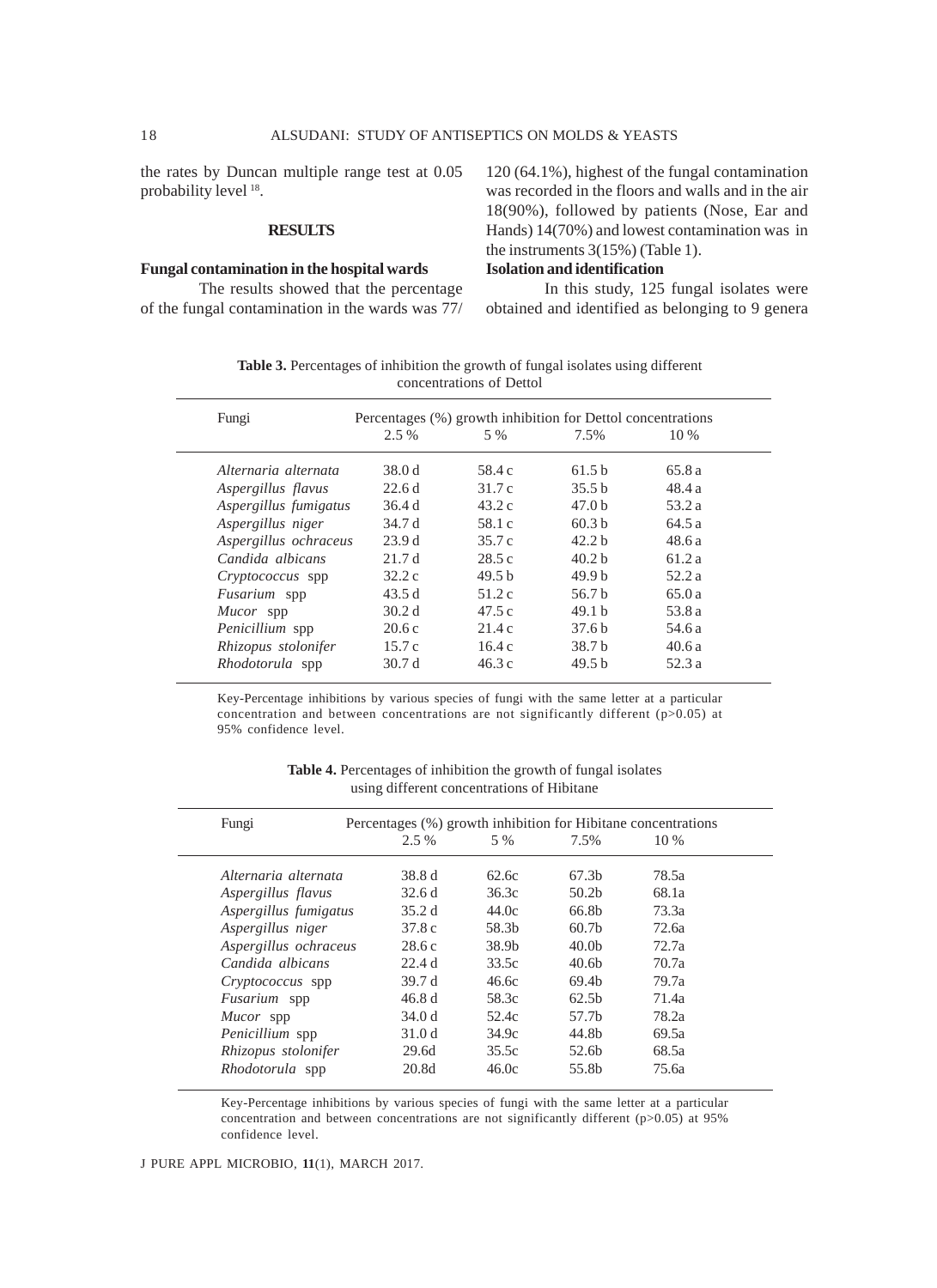| Fungi                   | $2.5\%$ | Percentages (%) growth inhibition for Formalin concentrations<br>5 % | 7.5%              | $10\%$ |
|-------------------------|---------|----------------------------------------------------------------------|-------------------|--------|
|                         |         |                                                                      |                   |        |
| Alternaria alternata    | 59.0c   | 61.5 c                                                               | 78.3 b            | 90.0a  |
| Aspergillus flavus      | 60.9d   | 67.9c                                                                | 76.0 b            | 91.2a  |
| Aspergillus fumigatus   | 64.5 d  | 75.8 c                                                               | 80.2 <sub>b</sub> | 95.4a  |
| Aspergillus niger       | 59.8 d  | 65.7 c                                                               | 75.4 <sub>b</sub> | 88.7 a |
| Aspergillus ochraceus   | 68.4 d  | 74.6 c                                                               | 82.5 <sub>b</sub> | 90.4a  |
| Candida albicans        | 62.9d   | 70.3 c                                                               | 76.6 b            | 92.6a  |
| <i>Cryptococcus</i> spp | 65.4 d  | 73.7 c                                                               | 83.0 <sub>b</sub> | 91.5a  |
| <i>Fusarium</i> spp     | 65.3d   | 77.2c                                                                | 85.6 <sub>b</sub> | 90.2 a |
| Mucor spp               | 66.7 c  | 75.9 <sub>b</sub>                                                    | 78.5 b            | 85.2a  |
| Penicillium spp         | 58.7 d  | 65.5c                                                                | 77.4 b            | 87.3 a |
| Rhizopus stolonifer     | 60.2d   | 69.3 c                                                               | 77.7 <sub>b</sub> | 86.7 a |
| Rhodotorula spp         | 62.6c   | 64.6 c                                                               | 74.7 b            | 93.0 a |

**Table 5.** Percentages of inhibition the growth of fungal isolates using different concentrations of Formalin

Key-Percentage inhibitions by various species of fungi with the same letter at a particular concentration and between concentrations are not significantly different (p>0.05) at 95% confidence level.

comprising of *Aspergillus* spp with 52 isolates (mainly *A. niger=* 24, *A. flavus*= 19, *A. fumigates=* 5 and *A. ochraceus*= 4). *Penicillium* spp with 17 isolates, *Alternaria alternata* with 14 isolates, *Candida albicans* with 11 isolates, *Fusarium* spp 9 isolates, *Mucor* spp 7 isolates, *Rhizopus stolonifer* 7 isolates, *Cryptococcus* spp 5 isolates and *Rhodotorula* spp 3 isolates. The highest occurrence and frequency percentages of fungi recorded for *A. niger* reaching (18.947%) and (19.2%) respectively, followed by *A. flavus* reaching (16.842%) and (15.2%) respectively with significant differences when compared with other fungi isolated in this study, while the lowest occurrence and frequency percentages recorded for *Rhodotorula* spp reaching (2.105%) and (2.4%) respectively. (Table 2).

# **Sensitivity of isolated fungi to antiseptics**

The results showed that the antiseptics (Dettol, Hibitane and Formalin) have high inhibitory activity against the growth of all fungi studied when used at original concentration which was 10% and differing significantly (p<0.05) from other concentrations 7.5, 5 and 2.5% that used. Formalin showed highly significant effect in inhibitory activity for the growth of fungi from Dettol and Hibitane, the percentage of inhibition when using Formalin at concentration 10% ranged between (85.2-95.4%) while for Hibitane between (68.179.7%) and for Dettol between (40.6-65.8%) at the same concentration (Tables 3, 4 and 5).

#### **DISCUSSION**

Hospitals environment containing various microorganisms such as viruses, bacteria and fungi, so it is considered one of the most complex environments, the level of contamination in the hospital environment depends on many various factors such as: hospital size, hospital design, patients number, visitors number, ventilation system and methods used in the disinfection and sterilization processes $19$ . In this study may be due reason for the high fungal contamination percentages in the floors and walls and in the air of the wards to the use of incorrect methods of ventilation process such as opening windows continuously and the entry of large amounts of dust which contains various germs and do not use antiseptics correctly in the disinfection process $20,21$ . The decrease of fungal contamination percentages in the instruments may be due to these instruments often be immersed in antiseptics during use and these processes reduce the chances of occurrence of microorganisms contamination<sup>22</sup>. Generally species of *Aspergillus* spp have a high ability to produce various primary and secondary metabolites, which enables it to

J PURE APPL MICROBIO*,* **11**(1), MARCH 2017.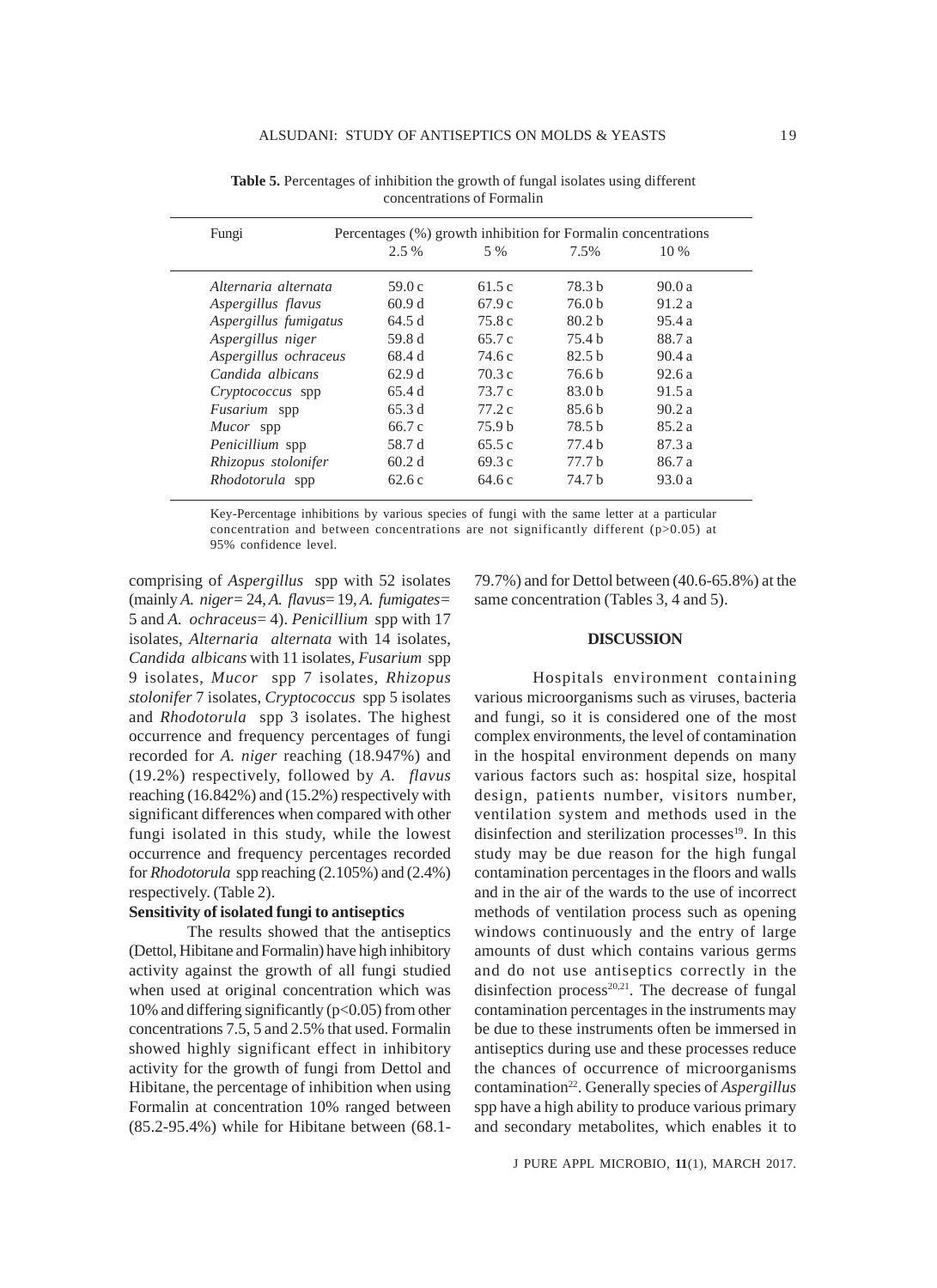conditions and this explains the recording of *A. niger* highest occurrence and frequency in the wards compared with other fungi under study<sup>23</sup>. As for the effect of antiseptics in the growth of various fungi has been reported<sup>24</sup> that the effect of antiseptics least whenever they are used in diluted concentrations and that the reason for the presence of fungi as endemic in the wards despite disinfection and sterilization processes that occur may be due to random dilution of antiseptics or the use of only non-sterile water in the cleaning process which provides adequate moisture for fungal growth and spread in the environment, in addition to that these water may contain various germs. The high effect of Formalin on the growth of fungi under study compared with the effect of other antiseptics that used can be due to a little use of Formalin in hospitals because it irritate the tissue and has a strong odor and an expensive compared with Dettol and Hibitane which are used extensively in hospitals and in random concentrations which led to the development of resistance to them by various fungi as the frequent use of antiseptic without the other leads to a resistance factor due to a genetic mutation<sup>25</sup>. The presence of fungal contamination in the wards is require attention by the authorities responsible for it may cause secondary infections more dangerous than the primary infections that the patients came to the hospital for treatment and complications may occur lead to death<sup>26</sup>.

### **CONCLUSION**

Depending on the results of the current study, the use of antiseptics in the original concentrations without dilution is the best way to reduce the contamination inside the hospital as well as the use of F0rmalin mainly in sterilization processes for their high effectiveness in eliminating contamination with microorganisms.

### **ACKNOWLEDGMENTS**

I thank all workers in the wards and laboratory of Al-Diwaniya teaching hospital for provide some materials and collect the samples that required in this study.

#### **REFERENCES**

- 1. Lee, Y.L., Thrupp, L.D., Lee, R., Nothrogel, S., Farsad, V., Cesario, T. Infections surveillance and antibiotic vitalization in a community-based skilled new sing facility. *Aging-Milano.,* 1996; **18**: 113-122.
- 2. Cross, S. Mold spores: the unusual suspects in hay fever. *Community Nurse.,* 1997; **3**: 25-26.
- 3. Kontoyiannis, D.P., Bodey, G.P. Invasive aspergillosis in 2002: an update*. Eur. J. Clin. Microb. Infect Dis.,* 2002; **21**: 161-172.
- 4. Rath, J.D. Nosocomial infection in surgical wards. *Arch. Int. Med.,* 2000; **35**: 120-125.
- 5. Buczynska, A., Cyprowski, M., Piotrowska, M., Szadkowska-Stanczyk, J. Indoor molds: results of the environmental study in office rooms. *Med. Pr.,* 2007; **58**: 521-525.
- 6. Rainer, J., Peintner, U., Poder, R. Biodiversity and concentration of airborne fungi in a hospital environment. *Mycopathologia.,* 2001; **149**: 87- 97.
- 7. Perdelli, F., Cristina, M.L., Spagnolo, A.M., Dallera, B.S., Ottria, G., Grimaldi, M. Fungal contamination in hospital environments. *Infect Control Hospital Ep.,* 2006; **27**: 44-47.
- 8. Russell, A.D. Activity of biocides against mycobacteria. *J. Appl. Bacteriol. Symp. Suppl.,* 1996; **81**: 87-101.
- 9. McDonnell, G., Russell, A.D. Antiseptics and disinfectants: activity action and resistance. *Clin. Microb. Rev.,* 1999; **12**: 147-179.
- 10. Macfaddin, J.F. Biochemical Test for Identification of Medical Bacteria, 3rd edn. The William and Wilkins Company, Philadelphia, Baltimore, New York, London, Buenos Aires, Hong Kong, Sydney, Tokyo, 2000.
- 11. Benson, R. Microbial Applications Laboratory Manual in General Microbiology, 3th edn. USA: McGraw, Hill, 2001.
- 12. Gow, N.A., Robson, G.D., Gadd, G.M. The Fungal Colony. Published of Social Mycology. Cambridge University, 1997.
- 13. De Hoog, G.S., Gene, J.C., Figueras, M.J. Atlas of Clinical Fungi. 2nd edn. Netherlands: Centraalbureau voor Schimmelcultures, Utrecht, 2000.
- 14. Watanabe, T. Pictorial Atlas of Soil and Seed Fungi Morphologies of Cultured Fungi and Key to Species, 3rd edn. USA: CRC press Washington, 2010.
- 15. Ellis, D.H. Clinical Mycology. Human Opportunistic Mycoses. Australia: Gillingham, Printers Pty, Ltd, 1994; pp 166-167.
- 16. Krebs, C.J. Ecology: the experimental analysis

J PURE APPL MICROBIO*,* **11**(1), MARCH 2017.